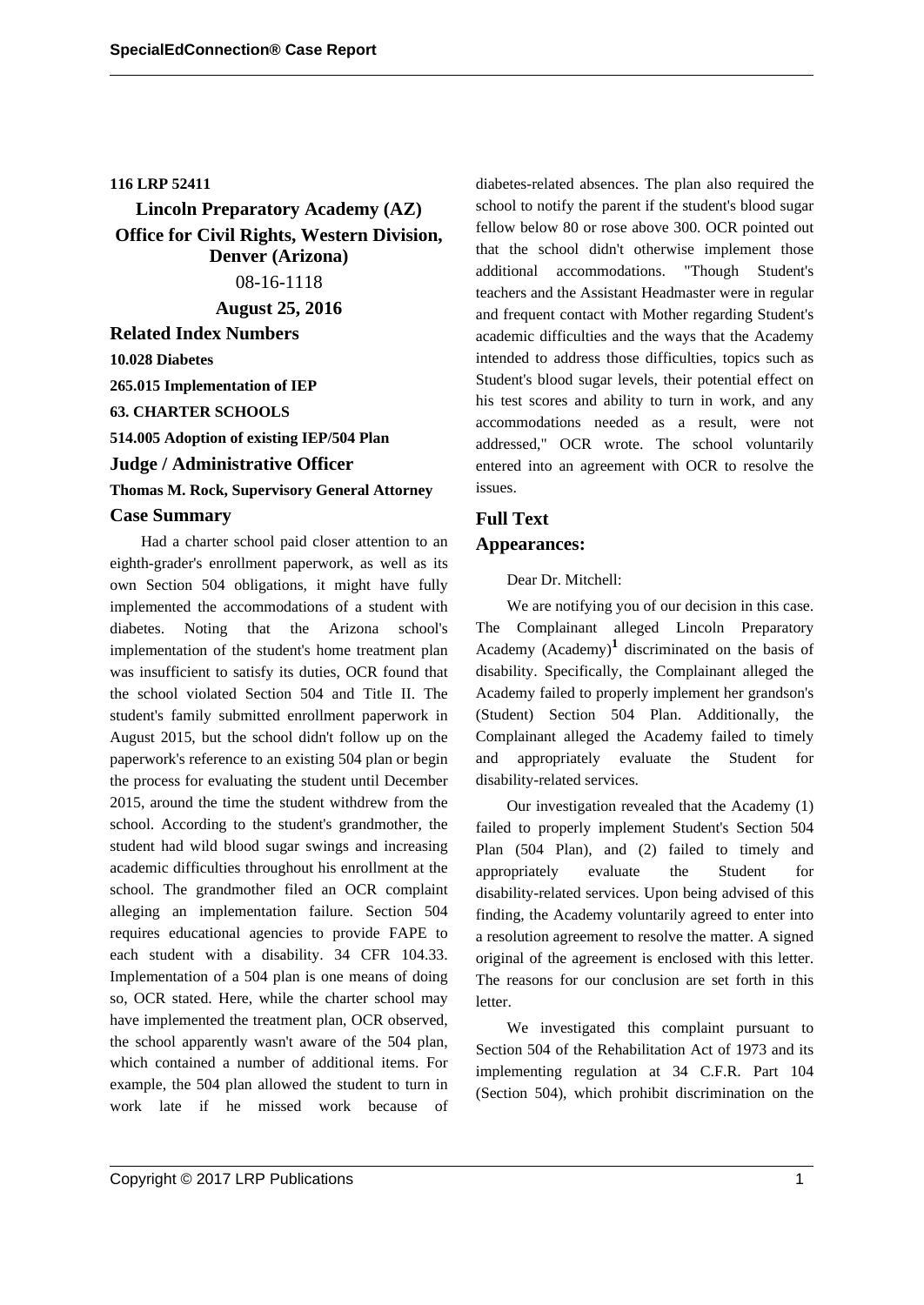basis of disability in programs and activities that receive Federal financial assistance from the U.S. Department of Education; and Title II of the Americans with Disabilities Act of 1990 and its implementing regulation at 28 C.F.R. Part 35, which prohibit discrimination on the basis of disability by public entities. As a recipient of Federal financial assistance from the Department and a public entity, the Academy is subject to these laws and regulations.

During our investigation, we reviewed documentation submitted by the Complainant and the Academy. We also interviewed the Complainant and a Great Hearts Academies employee.

# **Factual Findings**

Student is a qualified individual with a disability (diabetes). In May 2015, Student and his family submitted paperwork necessary to enroll Student in the Academy in the 8th grade for the 2015-16 school year beginning in August 2015. The enrollment paperwork indicated that Student had a 504 Plan at his current school. That plan was dated November 2013.

The Academy did not follow up on that information at that time, due to a breakdown in its process for reviewing new registrations. The Academy did not implement the existing 504 Plan, and it did not begin the process for evaluating Student for a new 504 Plan until December 2015. Student was accepted and began the school year at the Academy in August 2015. The Academy received a Diabetes Home Treatment Plan (Treatment Plan) from Student's doctor at the beginning of the school year that identified Student as having diabetes and contained some, but not nearly all, of the terms of his existing 504 Plan. Most relevantly, the Student's 504 Plan provided that Student (1) be given the option to re-test if blood sugar is too high or too low during testing time; (2) be given the ability to turn in work late if missed because of diabetes-related absences; and (3) the parents be contacted if blood sugar is below 80 or above 300. The Treatment Plan did not contain these terms.

Teachers began expressing concern about Student's academic performance by late August 2015. Student's teachers and the Assistant Headmaster were in regular and frequent contact with Student's mother (Mother) regarding Student's academic difficulties and the ways that the Academy intended to address those difficulties. For example, as early as August 29 and periodically thereafter, teachers expressed concern over the fact that Student was missing or behind on work and was receiving low grades for class participation and on quizzes. The teachers also recommended improvements on Student's note-taking and home study; recommended or required tutoring, and provided their individual tutoring hours; and, in several instances, offered or required re-takes on quizzes or tests (without mention of whether such retakes might be necessary because of high blood sugar or otherwise diabetes-related), but Student appears not to have re-taken or not to have done well on those re-takes. However, topics such as Student's blood sugar levels' potential effect on his test scores and ability to turn in work, and any accommodations needed as a result, were not addressed in these contacts. In addition, on numerous occasions between August and December 2015, Student's blood sugar levels were below 80 or above 300 and he was also administered corrective insulin doses, without parental notification or authorization.

As the semester progressed, Student's academic performance continued to decline and his blood sugar levels began to fluctuate more and more drastically. Between late November and mid-December 2015, Student's blood sugar was over 300 on at least eight of 14 school days he attended. After communications with Mother relating to these high levels, on December 15, the Academy requested a copy of his previous 504 Plan and initiated the process to develop a new Section 504 Plan. Student withdrew from the Academy on December 16, after he was suspended for alleged behavioral incidents that could have been related to his disability. The Academy did not evaluate Student for disability-related services at any point between August and his withdrawal on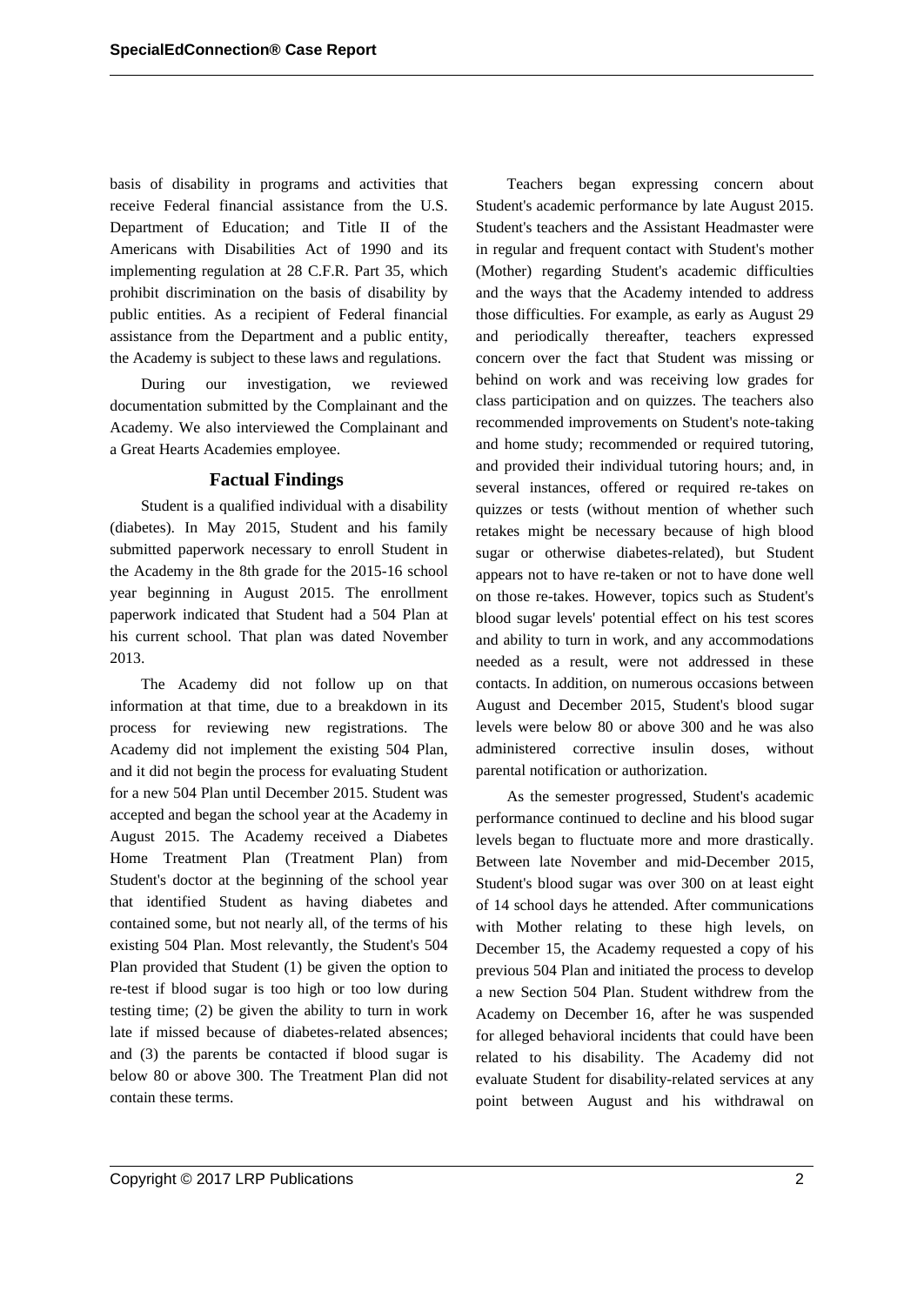December 16.

Throughout this time period, the Academy lacked a Notice of Non-Discrimination and a Title II Coordinator or Title II grievance procedures for students. The Academy had identified a Section 504 Coordinator and had developed Section 504 grievance procedures, but that information was not publically available or otherwise effectively published.

#### **Analysis**

# **Failure to Properly Implement the Student's Section 504 Plan**

The regulation implementing Section 504 at 34 C.F.R. § 104.33 requires recipients that operate a public elementary or secondary education program or activity to provide a free appropriate public education to each student with a disability who is in the recipient's jurisdiction, regardless of the nature or severity of the student's disability. Section 504 defines a student with a disability as a student who has a physical or mental impairment that substantially limits a major life activity. Section 504 defines "appropriate education" as the provision of regular or special education and related aid and services that are designed to meet individual educational needs of students with disabilities as adequately as the needs of non-disabled students. Implementation of a Section 504 Plan developed in accordance Section 504 is one means of meeting this regulatory requirement. OCR interprets the Title II regulations, at 28 C.F.R. §§ 35.103(a) and  $35.130(b)(1)(ii)$  and (iii), to require districts to provide a FAPE at least to the same extent required under the Section 504 regulations.

The Complainant alleged that the Academy failed to properly implement the Student's existing Section 504 Plan, because the Academy never implemented any of the terms and claimed that it did not know about the Plan until mid-December 2015. The Academy concedes that the Complainant indicated that Student had a 504 plan in the enrollment paperwork submitted to the Academy in May 2015, but the Academy did not follow up on that information until mid-December 2015.

The Academy contends that it received and implemented a Diabetes Home Treatment Plan (Treatment Plan) from Student's doctor at the start of the school year, which satisfied the Academy's obligations under Section 504. We compared the terms of the existing 504 Plan with the terms of the Treatment Plan, and we determined that the existing 504 Plan contained a number of terms that were not included in, or otherwise addressed by, the Treatment Plan. For example, the Student's 504 Plan provided (1) the option to re-test if blood sugar is too high or too low during testing time; (2) permission to turn in work late if missed because of diabetes-related absences; and (3) for parental notification if Student's blood sugar is below 80 or above 300. The Treatment Plan did not contain these terms. Moreover, the Academy did not otherwise ensure that these accommodations were provided. Though Student's teachers and the Assistant Headmaster were in regular and frequent contact with Mother regarding Student's academic difficulties and the ways that the Academy intended to address those difficulties, topics such as Student's blood sugar levels, their potential effect on his test scores and ability to turn in work, and any accommodations needed as a result, were not addressed in these contacts. Additionally, the Academy did not notify Mother each time Student's blood sugars were under 80 or over 300, which occurred on numerous occasions between August and December 2015.

Therefore, the preponderance of the evidence establishes that Academy had notice of Student's existing 504 Plan in May 2015. That 504 Plan, dated November 2013, was current and the Academy should have provided the accommodations in it until such time as the Academy reevaluated Student for a new 504 Plan. However, the Academy did not request a copy of the existing 504 Plan until December 2015, and its other actions with regard to the Student between August and December 2015, including any implementation of the Treatment Plan, did not result in the provision of the accommodations in the existing 504 Plan. Accordingly, we conclude, by the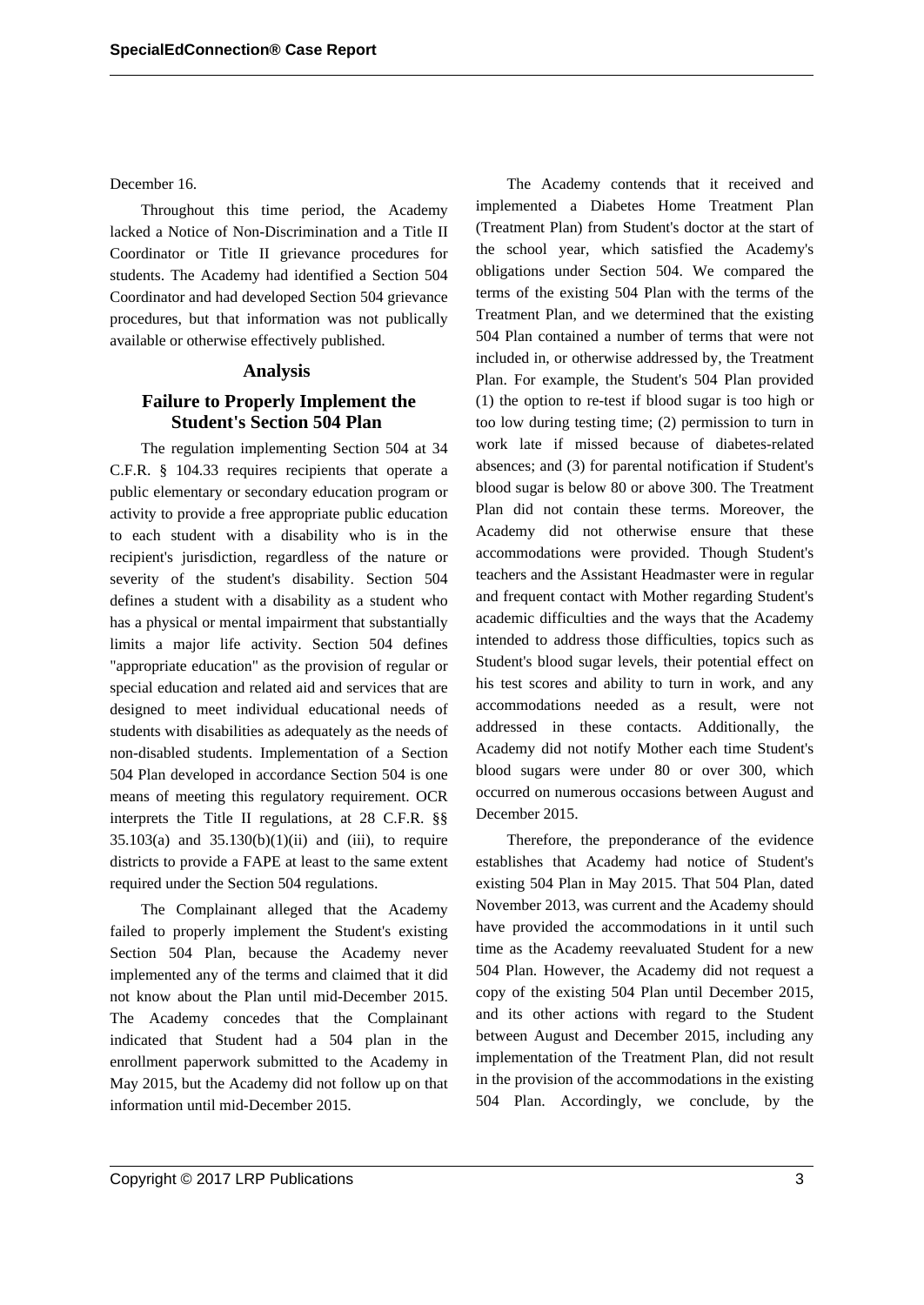preponderance of the evidence that the Academy failed to properly implement the Student's existing Section 504 Plan.

# **Failure to Timely and Appropriately Evaluate Student for Disability-Related Services**

The Section 504 regulation at 34 C.F.R. § 104.35(a) requires recipients to conduct an evaluation of a student who, because of disability, needs or is believed to need special education or related services before taking any action with respect to the initial placement of the student in regular or special education and any significant change in placement. OCR interprets § 104.35 to obligate a recipient to evaluate a student under Section 504 where there is sufficient information to indicate that the student may have a disabling condition that requires special education or related services. The information that prompts this obligation may come from staff, a parent, or other persons. In addition, removing accommodations from a student's Section 504 Plan would constitute a significant change in placement, thus triggering the need for a reevaluation under this regulatory requirement.

The Complainant alleged that the Academy did not evaluate Student for disability-related services while he was enrolled at the Academy. The Academy concedes that that it did not evaluate Student for disability-related services, asserting instead that its implementation of the Treatment Plan fully addressed Student's issues related to his diabetes and he had no other disability-related needs. As described above, we conclude that the Treatment Plan did not fully address Student's issues related to his diabetes.

From August to December 2015, Student's academic performance continued to decline as his blood sugar levels began to fluctuate more and more drastically and Academy teachers and the Assistant Headmaster communicated academic concerns with the Complainant, all of which occurred despite any actions by the Academy to implement the Treatment Plan. We conclude, by the preponderance of the evidence, that these facts provided sufficient information to the Academy to indicate that Student may have a disabling condition that required special education or related services beyond the Treatment Plan. The Academy was therefore obligated to evaluate Student under Section 504, but it did not do so. In addition, the Academy failed to provide accommodations (such as the option to re-test if blood sugar is too high or too low during testing time; and permission to turn in work late if missed because of diabetes-related absences; and parental notification if blood sugar is below 80 or above 300) that were required under the Student's existing 504 Plan. We conclude that removal of these accommodations constitutes a significant change in placement. This, too, should have triggered an evaluation by the Academy, but did not.

The Complainant also alleged that, monthly throughout the fall, Mother made verbal requests to the Assistant Headmaster that the Academy evaluate Student for disability-related services, but that the Assistant Headmaster never complied with these requests. Neither the Complainant's nor the Academy's evidence proved or disproved that such requests were made. However, OCR has concluded that it need not determine whether parental request(s) to evaluate were made, because OCR has determined that, regardless of any parental request(s), the Academy had sufficient information to indicate that Student may have a disabling condition that required special education or related services beyond the Treatment Plan, and the Academy was therefore obligated to evaluate Student under Section 504, but it did not do so.

Thus, we determine, by the preponderance of the evidence, that the Academy failed to timely and appropriately evaluate the Student for disability-related services.

# **Failure to Comply With Section 504 and Title II Procedural Requirements**

Finally, during the course of its investigation, OCR reviewed the Academy's "Special Education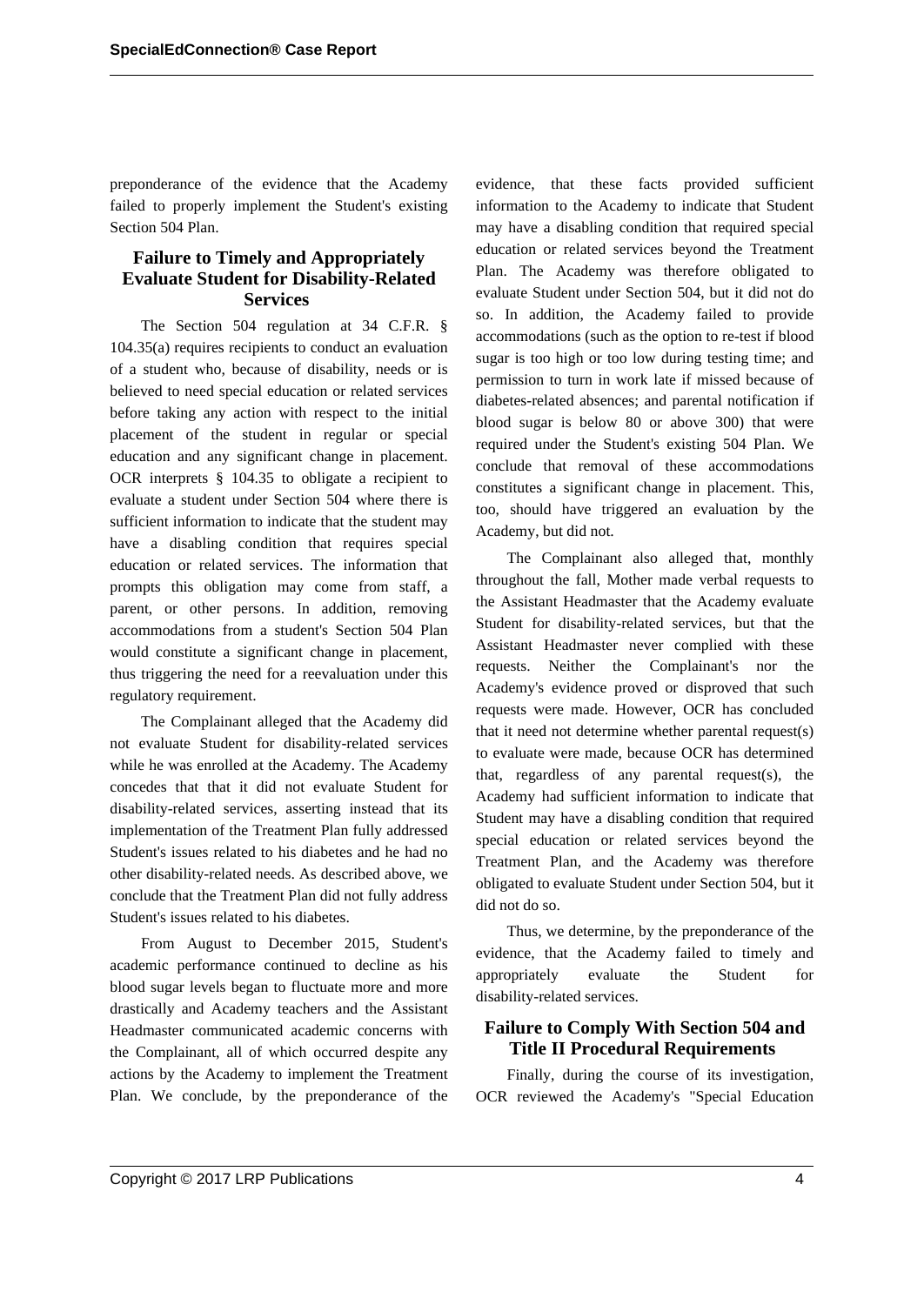Policies Procedures," as well as its Notice of Non-Discrimination and "Notice of Rights for Disabled Students and Their Parents Under Section 504 of the Rehabilitation Act of 1973," the latter of which contains its grievance procedures. The Academy also has a handbook for parents addressing Section 504, but that handbook is not publically available or otherwise effectively published.

The Section 504 and Title II regulations establish procedural requirements that are important for the prevention and correction of disability discrimination, such as the allegations of discrimination that were at issue in this case. These requirements include issuance of notice that disability discrimination is prohibited (34 C.F.R. § 104.8 and 28 C.F.R. § 35.106) and adoption and publication of grievance procedures providing for the prompt and equitable resolution of complaints of disability discrimination (34 C.F.R. § 104.7(b) and 28 C.F.R. § 35.107(b)). The regulations also require that recipients/public entities designate at least one employee to coordinate compliance with the regulations, including coordination of investigations of complaints alleging noncompliance (34 C.F.R. § 104.7(a) and 28 C.F.R. § 35.107(a)).

Throughout this time period, the Academy lacked a Notice of Non-Discrimination and a Title II Coordinator or Title II grievance procedures for students. The Academy had identified a Section 504 Coordinator and had developed Section 504 grievance procedures, but that information was not publically available. Thus, we determine that the Academy violated 34 C.F.R. § 104.8 and 28 C.F.R. § 35.106 in that it did not publish a notice of non-discrimination until June 2016, and that notice did not identify a Title II Coordinator (although it did identify a Section 504 Coordinator). We further determine that the Academy violated 28 C.F.R. § 35.107(a), because it has not identified a Title II Coordinator for students. Finally, we determine that the Academy violated 34 C.F.R. § 104.7(b) and 28 C.F.R. § 35.107(b) in that, though it developed Section 504 grievance procedures, it did not publish them, and the procedures raise compliance concerns. Specifically

lacking is information describing (1) that even if a student is not eligible for special education services under the Individuals with Disabilities Education Act (IDEA), the Academy will consider the student for eligibility under Section 504 of the Rehabilitation Act of 1973, including the provision of "special education or related services" or other accommodations; (2) the affirmative obligation to identify and evaluate students suspected of being an individual with a disability, including but not limited to upon parent request; (3) the development of Section 504 Plans; and (4) references to Title II, including but not limited to designating a Title II coordinator. Additionally, the procedures raise a compliance concern as to the prompt and equitable resolution of complaints; these compliance concerns could be addressed by adding timeframes/deadlines for setting a due process hearing upon request and for the stages of the internal complaint investigation, and by elaborating on the description of the internal complaint process. The "notice of rights" also describes the right to file a complaint with OCR, but lists contact information for a different agency; that contact information needs to be updated.

# **Conclusion**

As noted above, the Academy voluntarily entered into an agreement with OCR to resolve these issues. We thank the Academy for voluntarily entering into an Agreement to resolve these issues. OCR is closing the investigative phase of this case effective the date of this letter. The case is now in the monitoring phase. The monitoring phase will be completed when OCR determines that the Academy has fulfilled all of the terms of the Agreement. When the monitoring phase of this case is complete, OCR will close Case Number 08-16-1118 and will send a letter to the Academy, copied to the Complainant, stating that this case is closed.

This letter addresses only the issues listed above and should not be interpreted as a determination of the Academy's compliance or noncompliance with Title II, Section 504, or any other federal law in any other respect.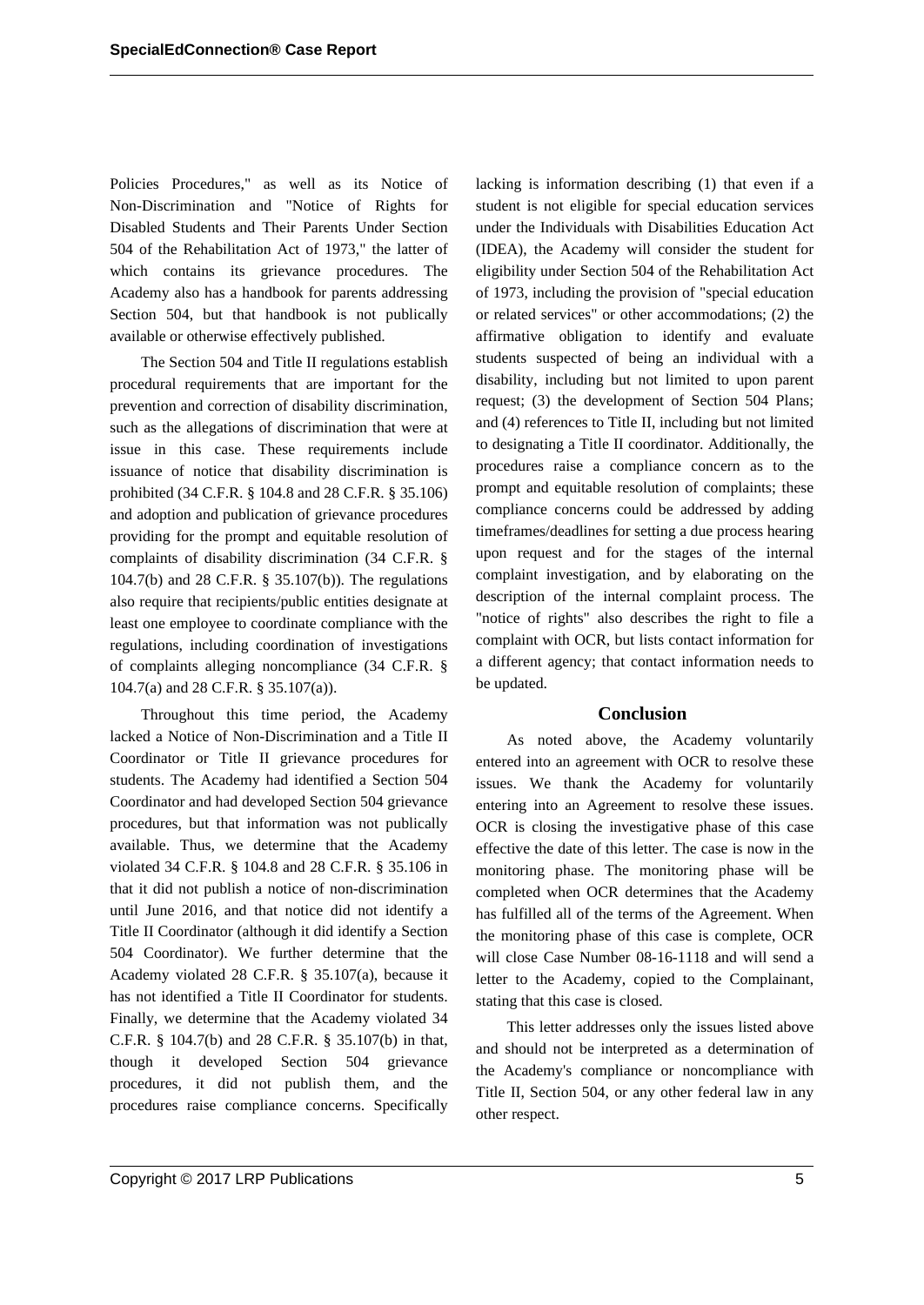This letter is a letter of finding(s) issued by OCR to address an individual OCR case. Letters of findings contain fact-specific investigative findings and dispositions of individual cases. Letters of findings are not formal statements of OCR policy and they should not be relied upon, cited, or construed as such. OCR's formal policy statements are approved by a duly authorized OCR official and made available to the public.

The Academy is prohibited from intimidating or harassing anyone who files a complaint with our office or who takes part in an investigation.

Please also note that the Complainant may have the right to file a private suit in federal court whether or not OCR finds a violation.

Under the Freedom of Information Act, it may be necessary to release this document and related correspondence and records upon request. In the event that OCR receives such a request, we will seek to protect, to the extent provided by law, personal information, which if released, could constitute an unwarranted invasion of privacy.

Thank you for the courtesy and cooperation you and your staff, especially Thomas Doebler, extended to us during the investigation of this case. If you have any questions, please contact Sarah Morris, Attorney and primary contact for this case, at (303) 844-3682 or by email at sarah.morris@ed.gov, or me at (303) 844-5927 or by email at tom.rock@ed.gov.

#### **Resolution Agreement**

#### **Lincoln Preparatory Academy (Arizona)**

The U.S. Department of Education, Office for Civil Rights ("OCR") received a complaint against Lincoln Preparatory Academy ("Academy") alleging that the Academy discriminated against the Complainant's grandson (Student), an eighth grader, on the basis of disability by (1) failing to properly implement the Student's Section 504 Plan, and (2) failing to timely and appropriately evaluate the Student for disability-related services. OCR investigated the allegation and found that the Academy violated Section 504 of the Rehabilitation Act of 1973 (Section 504) and Title II of the Americans with Disabilities Act of 1990 (Title II) in that it (1) did not properly implement the Student's Section 504 Plan, (2) failed to timely and appropriately evaluate the Student for disability-related services, and (3) failed to comply with Section 504 and Title II procedural requirements. 'The Academy agrees to implement the following terms of this Resolution Agreement.

1. The Academy will expunge from Student's records (1) his suspension on December 16, 2015; and (2) his Fall 2015 grades, replacing those grades with a medical withdrawal.

#### **Reporting Requirement**

Within 30 days of this Agreement, the Academy will provide OCR with documentation that it has expunged from Student's records (1) his suspension on December 16, 2015; and (2) his Fall 2015 grades, replacing them with a medical withdrawal.

2. The Academy will designate at least one person as a Section 504 and Title II Coordinator to comply with the requirements of Section 504 and Title II and 34 C.F.R. § 104.7 and 28 C.F.R. § 35.107.

#### **Reporting Requirement**

By August 31, 2016, the Academy will provide for OCR's review the designated Section 504 and Title II Coordinator's credentials and qualifications, which demonstrate the Section 504 and Title II Coordinator's ability to appropriately meet the Academy's compliance obligations.

If OCR determines that the designated individual lacks the necessary qualifications, the Academy will develop a plan for immediately providing relevant training to the individual. Within 30 calendar days of notification from OCR that training is necessary, any necessary training must be completed. Within 45 calendar days of notification fiom OCR that training is necessary, the Academy will provide to OCR documentation that the designee has completed the training.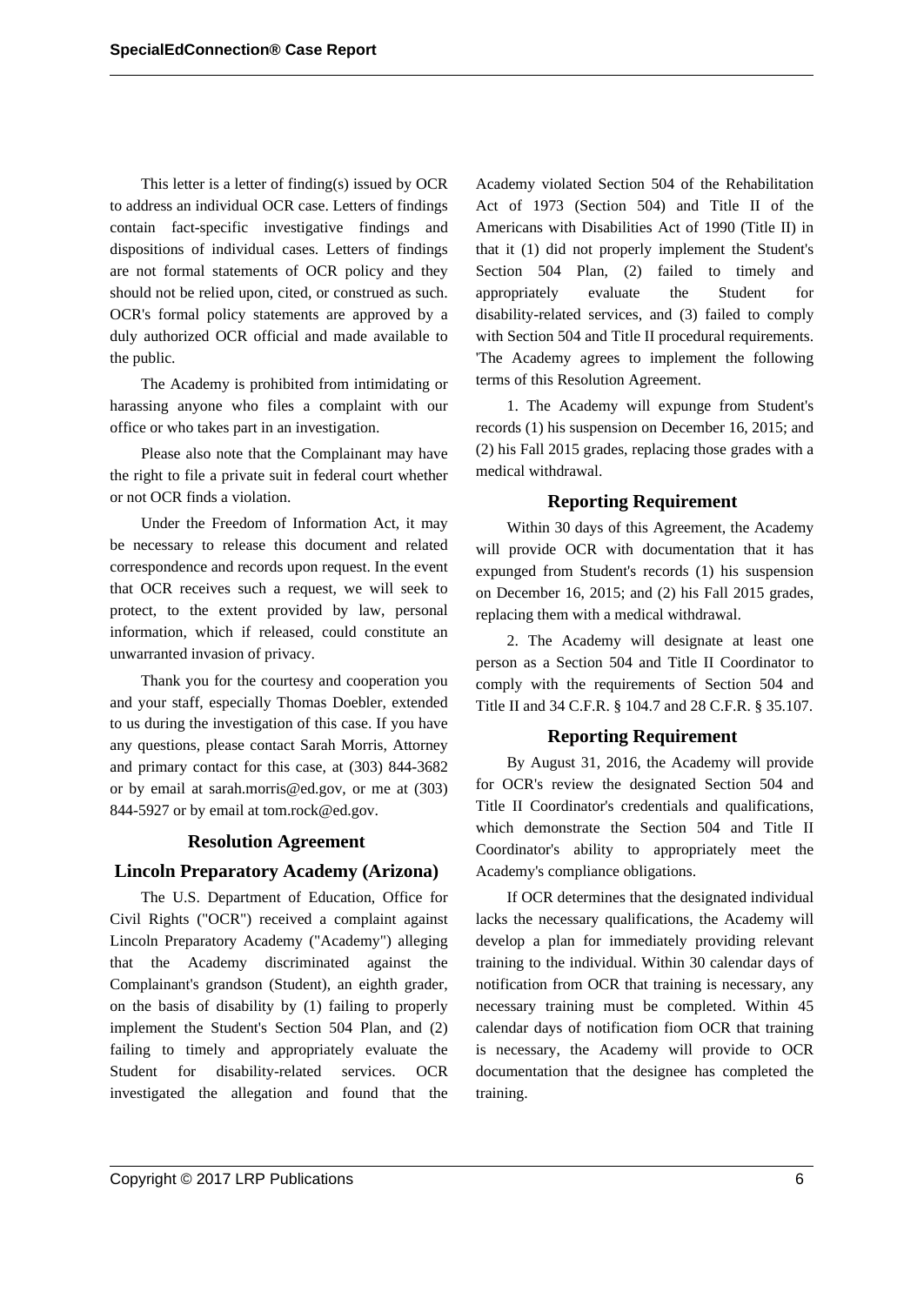3. The Academy will revise its policy regarding its implementation of Section 504 and Title II. Topics addressed in the revised policy will include, but will not be limited to, (1) that even if a student is not eligible for special education services under the Individuals with Disabilities Education Act (IDEA), the Academy will consider the student for eligibility under Section 504 of the Rehabilitation Act of 1973, including the provision of "special education or related services" or other accommodations; (2) the affirmative obligation to identify and evaluate students suspected of being art individual with a disability, including but not limited to upon parent request; (3) the development of Section 504 Plans; and (4) references to Title II, including the designation of the Title II Coordinator pursuant to Term 2 of this Agreement. The revised policy will he updated to better provide for the prompt and equitable resolution of complaints, including but not limited to by (1) adding timeframes/deadlines for setting a due process hearing upon request and for the stages of the internal complaint investigation, and (2) elaborating on the description of the internal complaint process.

# **Reporting Requirement**

By September 15, 2016, the Academy will provide OCR, for OCR's approval, its revised draft Section 504 and Title II policy.

4. The Academy will revise its Notice of Non-Discrimination to identify the individual designated as its Title II Coordinator pursuant to Term 2 of this Agreement.

### **Reporting Requirement A**

By August 31, 2016, the Academy will provide OCR, for OCR's approval, its revised notice of nondiscrimination.

5. Within 30 days of OCR's approval of the revised policy identified in Term 3 and the revised notice identified in Term 4, the Academy will (1) adopt and implement the revised policy and notice, and (2) publish the revised policy and notice.

# **Reporting Requirement**

Within 60 days of OCR's approval, the Academy will provide OCR documentation that it has  $(1)$ adopted and implemented the revised policy and notice, and (2) a list of locations, including the internet, where the Academy has published the revised policy and notice.

6. Within 15 days of the adoption and implementation of the approved policy, the Academy will provide a memo to all staff (1) informing the recipients of the changes to the Academy's policy, and (2) explaining the Academy's affirmative obligation to identify and evaluate students suspected of being an individual with a disability, including but not limited to upon parent request.

### **Reporting Requirement**

Within 15 days after the Academy has issued the memo, the Academy will provide OCR with a copy of the memo and documentation that it was provided to all Academy staff.

7. Within 15 days of the adoption and implementation of the approved policy, the Academy will provide a letter to all parents/guardians of enrolled students, explaining that it has changed its policies and procedures regarding the evaluation and placement of students with disabilities. The letter will state that, even if a student is not eligible for special education services under the Individuals with Disabilities Education Act (IDEA), the Academy will consider the student for eligibility under Section 504 of the Rehabilitation Act of 1973, including the provision of "special education or related services" or other accommodations. Additionally, the letter will invite the parents/guardians to contact the Academy to request a meeting if the parents/guardians feel the student requires special education or related services or other accommodations, even if a meeting had been held recently.

### **Reporting Requirement**

Within 15 days after the Academy has mailed and/or e-mailed the letter, the Academy will provide OCR with a copy of the letter and affirm that it has mailed and/or e-mailed the letter to all